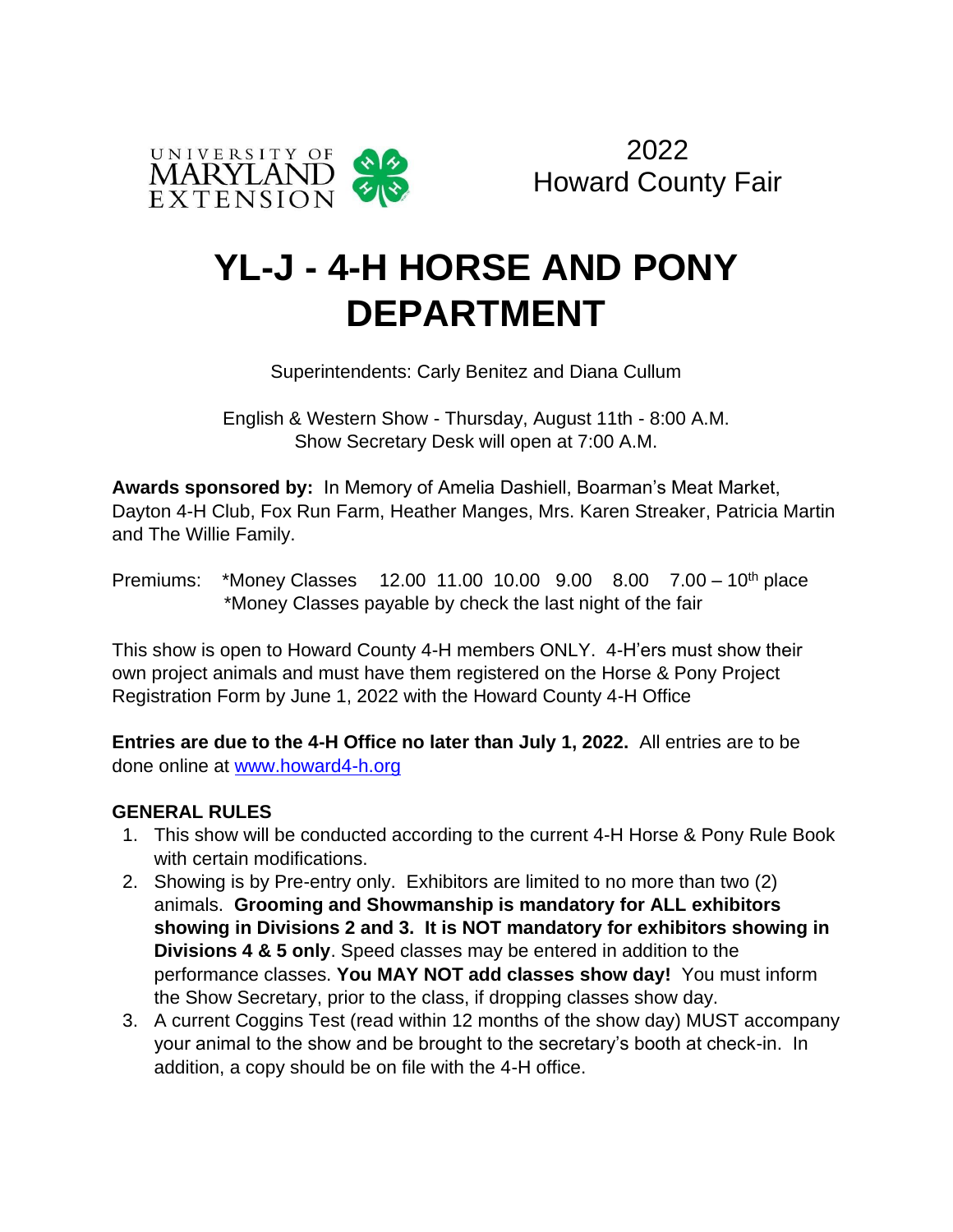## **YL-J - 4-H HORSE AND PONY – Cont.**

- 4. All 4-H exhibitors must have certified completion of Maryland 4-H Equine Showmanship and Equitation Standards Tier 1, Tier 2 and Tier 3 for Divisions 1, 2, 3, & 5. Tier 3 is required for Division 4. These must be done by July 15, 2022 with the 4-H Office to exhibit at the fair.
- 5. The show steward may eliminate any entry in any class in which they feel the child lacks sufficient skill or the animal lacks appropriate training for safe participation. The show staff may require the addition of a red ribbon to the tail of an animal that kicks in or out of the ring.
- 6. Stallions or incompletely castrated animals more than one (1) year of age are prohibited.
- 7. Properly fitted show attire is required in **ALL** classes. ASTM and SEI approved helmets are required and must be buckled when mounted. Divisions 4 and 5 require safe riding attire including boots with a heel, long pants, a shirt with sleeves, and helmet. Unsafe attire or behavior will not be tolerated and show officials can and will require any unsafe persons to leave the show grounds. Safety of horse, riders and spectators is our primary focus. The official Show Steward has the right to enforce any safety issue whether it is addressed in the book or not.

| <b>Exhibitors</b>     | $1 - 2$ | $3 - 8$ | $9 - 15$ | 16-25 |
|-----------------------|---------|---------|----------|-------|
| $1st$ place           | 10      | 15      | 20       | 25    |
| $2nd$ place           |         | 10      | 15       | 20    |
| 3rd place             |         | 5       | 10       | 15    |
| 4 <sup>th</sup> place |         |         | 5        | 10    |
| 5 <sup>th</sup> place |         | 3       |          |       |
| $6th$ place           |         | っ       | ว        |       |
|                       |         |         |          |       |

8. Points will be determined by the number of entries that compete in each class as determined below:

- 9. Grand Champion points will be totaled from the following classes only: Grooming and Showmanship, and six (6) Performance Classes. Grooming and Showmanship points will be used as the first tie breaker for Grand Champion.
- 10. The Show Committee reserves the right to drop or combine classes with low entry. Classes may be split due to number but **will not** be double pinned. Judge to determine the top six.
- 11. Animals that are not entered in the show are not permitted on the grounds.
- 12. There will be NO COACHING or SCHOOLING of ANY KIND of a 4-H member while they are in a class. Verbal schooling is permitted in the schooling area ONLY. Adults may not ride or school an animal at the show; only the exhibitor may school their animal. Those exhibitors experiencing a problem should contact the Show Steward. This is grounds for elimination and dismissal from the show and grounds.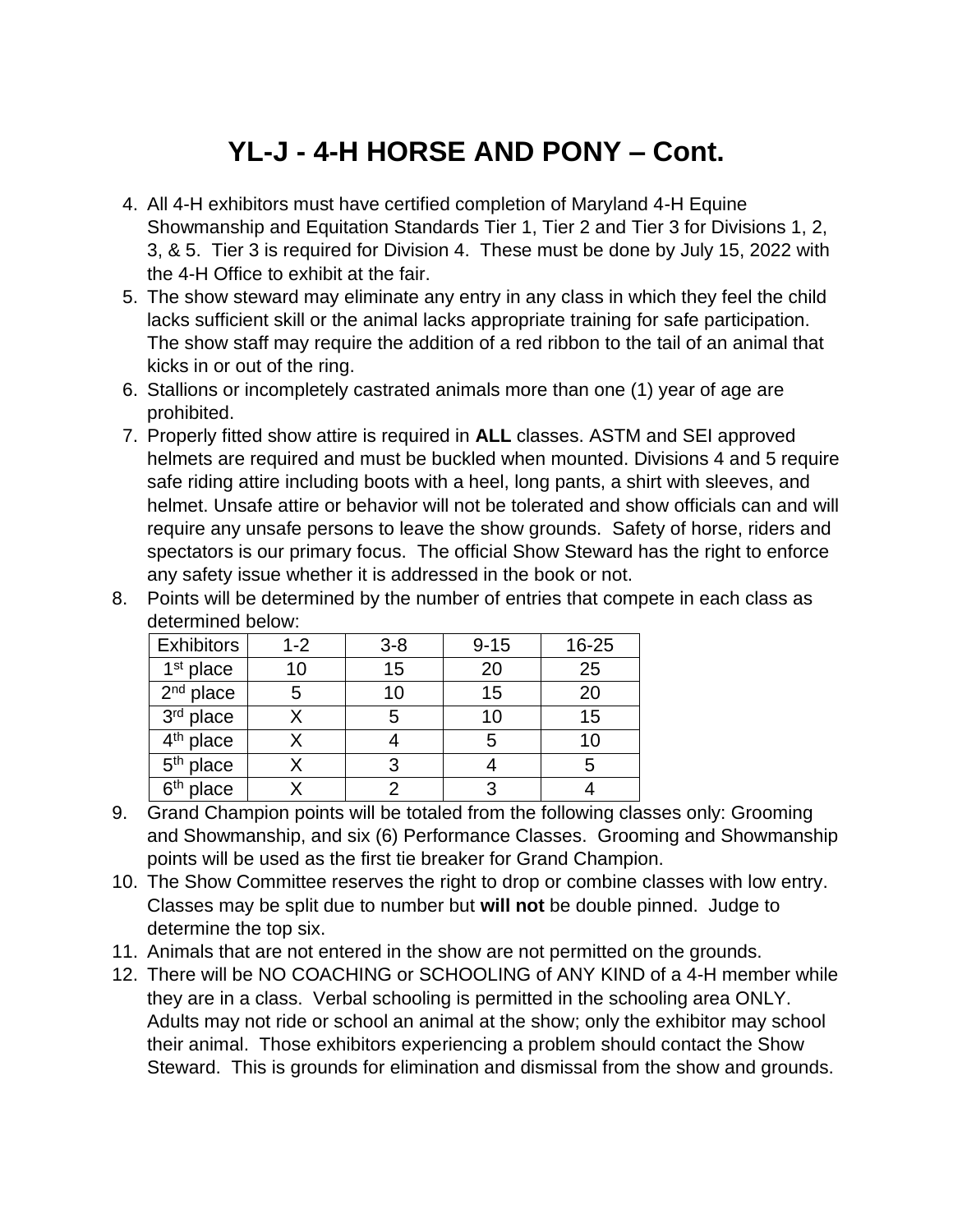# **YL-J - 4-H HORSE AND PONY – Cont.**

- 13. Substitution of another 4-H project animal registered to the 4-H'er is allowed **ONLY** if the entered animal is sick or lame. A veterinarian's statement is required. Nonregistered project animals or animals registered to another 4-H'er **MAY NOT** be substituted.
- 14. Parents/guardians of 4-H'ers riding in the 4-H Horse & Pony Show will be required to work a minimum of one (1) hour on show day. We have MANY jobs and welcome your help and participation.
- 15. Animals **MAY NOT** be tied to the show ring fences. Violators will be excused from the show. This is a safety issue!
- 16. Grooming and showmanship regulations and attire will be as outlined in 4-H 266. Grooming and Showmanship will be judged as follows: Grooming (25), Showmanship (50), Knowledge (15), and Personal Appearance (10). Grooming is to be done outside the ring by the exhibitor prior to the start of the class.
- 17. For Command classes, a command should be executed within three (3) strides. When asked to reverse, the horse shall maintain the current gait. When asked to back, the horse shall continue until told to stop (halt). When asked to reverse at the canter (lope) the horse shall change lead unless otherwise specified.
- 18. The **4-H Code of Conduct** is in effect for this show and 4-H'ers and parents are expected and required to be on their best behavior. We are in a public arena and your behavior represents the Howard County 4-H Program and influences the public's view of 4-H in a positive or negative manner depending on how you act.
- 19. Show classes as listed represent the 2022 Howard County Fair 4-H Horse and Pony Show and are subject to review for the 2023 4-H Horse and Pony Show.
- 20. Show classes may not necessarily run in numerical order.
- 21. Protective boots or leg wraps are prohibited in all performance classes. Protective boots or leg wraps are allowed in Division 4 and 5. Martingales are prohibited in all under saddle classes.
- 22. When in Western tack, horses 5 years old and younger may be shown in a snaffle bit, hackamore, curb bit, half breed or spade bit. Horses 6 years and older may only be shown in a curb bit, half breed or spade bit. Split reins or normal reins must be used on a curb bit except in speed events.

### **DIVISION 01 – GROOMING AND SHOWMANSHIP – Mandatory for performance classes**

To be judged on the condition and cleanliness of the horse and rider and the ability to show in hand. Conformation is not to be considered. Age as of Jan 1, 2022

- \*1. Grooming and Showmanship Age 8-13 Junior/Intermediate
- \*2. Grooming and Showmanship Age –14-18 Senior
- 3. Award Class for Fair Use Only Grooming and Showmanship Champion
- 4. Award Class for Fair Use Only Grooming and Showmanship Reserve Champion